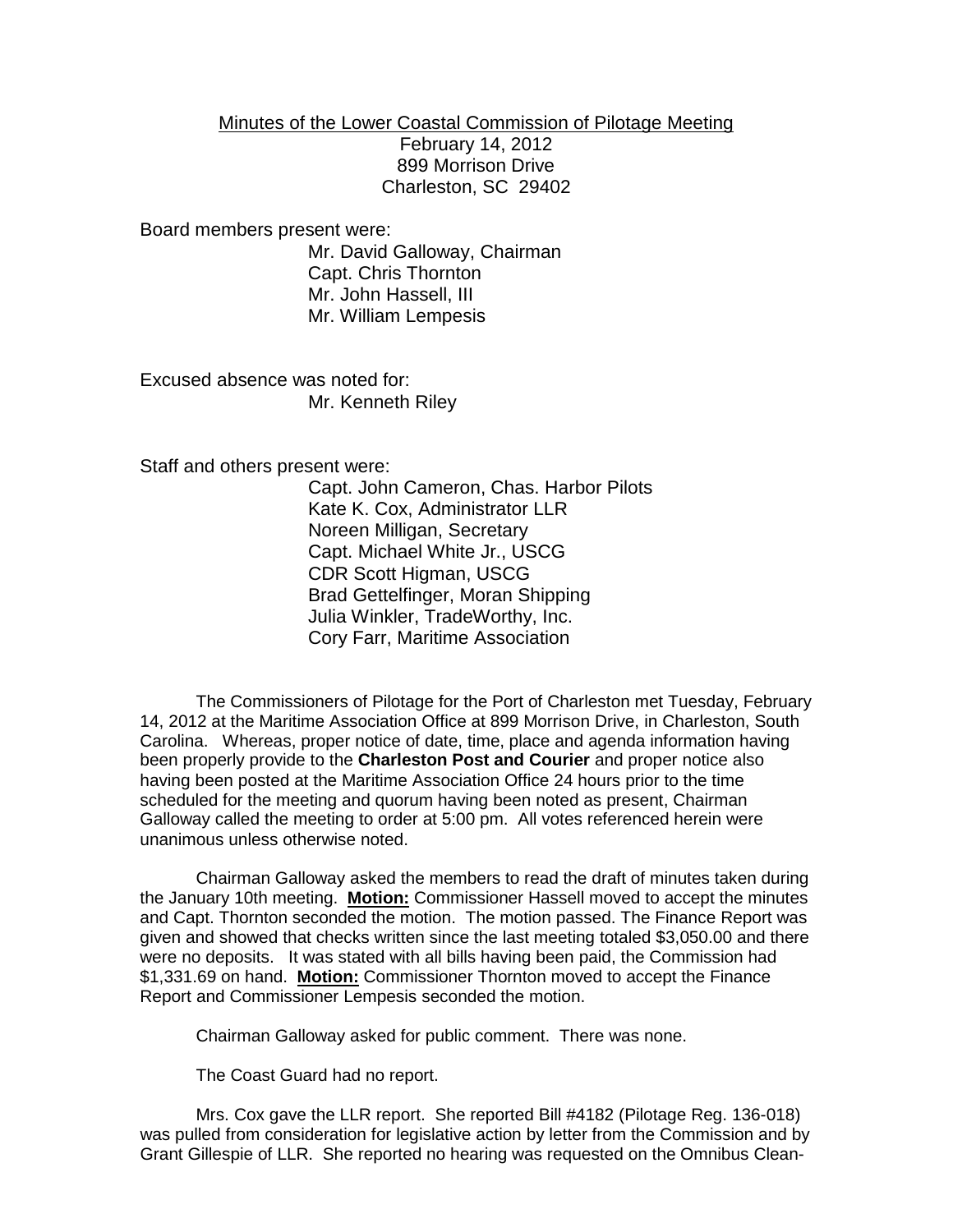up bill number 4249 for the Pilotage. She stated she will continue to monitor this bill. It was reported there are three (3) pilots with physicals due in February and two (2) due for the month of March. She reminded the Commissioners that the Statements of Economic Interest are to be filed electronically by April 15, 2012. The national transportation Safety Board's request to the Pilotage Commission was mentioned and the Commission requested more direct communication with the Governor's Office in regard to the NTSB study. The result of the Pilot Fatigue study will be submitted to NTSB when approved by the Commission. Mrs. Cox stated she will contact the Governor's office for more direct communication. Mrs. Cox noted a motion was made at the last meeting to increase the fees pilots receive when they administer tests to an apprentice. Mrs. Cox stated any fee changes require legislative action by promulgation of a regulation regarding fees. The Commission stated they will leave the fees as they are at this time.

Capt. Cameron gave a presentation of his findings on the Pilot Fatigue Study for NTSB. His conclusions were:

The Commission's current policy of 300 movements a year inherently provides thorough fatigue management to the Branch Pilots.

The average daily rest and the worst case scenarios presented indicate that current policies and practices more than provide for adequate rest.

No statistically significant difference was found between the Two Mark and Three Mark rotations being practiced currently.

It was recommended this study be renewed at whatever interval the Commissioners deem appropriate.

There are no specific recommendations for additional controls at this time, as the status quo was found to be more than satisfactory.

Chairman Galloway asked Capt. Cameron if he would draft a letter to the Governor's Office on behalf of the Commission that they did the study and are in compliance with the NTSB. Capt. Cameron agreed.

There are no new updates on the Jasper Port or the Right Whale issue. Chairman Galloway asked for these to be taken off the agenda. There was nothing new to report on the Charleston Harbor Post 45 Project.

It was reported the DOT did an air draft survey on the Don Holt Bridge. They did a scan and confirmed that dead center at mean high water is 100 ft. (50 ft. on each side). It was also reported the pilots will meet and go over the finding and make a recommendation. It was noted they are also going to see if there is any federal funding available to purchase a monitoring device.

Commissioner Lempesis said that the first crane was moved from CST to WWT on February 12, 2012 and the next crane will be moved the following week.

Capt. Cameron said that the Statute 54-15-190 can be taken off of the agenda for now.

It was reported that no Charleston pilots that are licensed to operate in Georgetown, if they were needed in special circumstances. Capt. Cameron said that